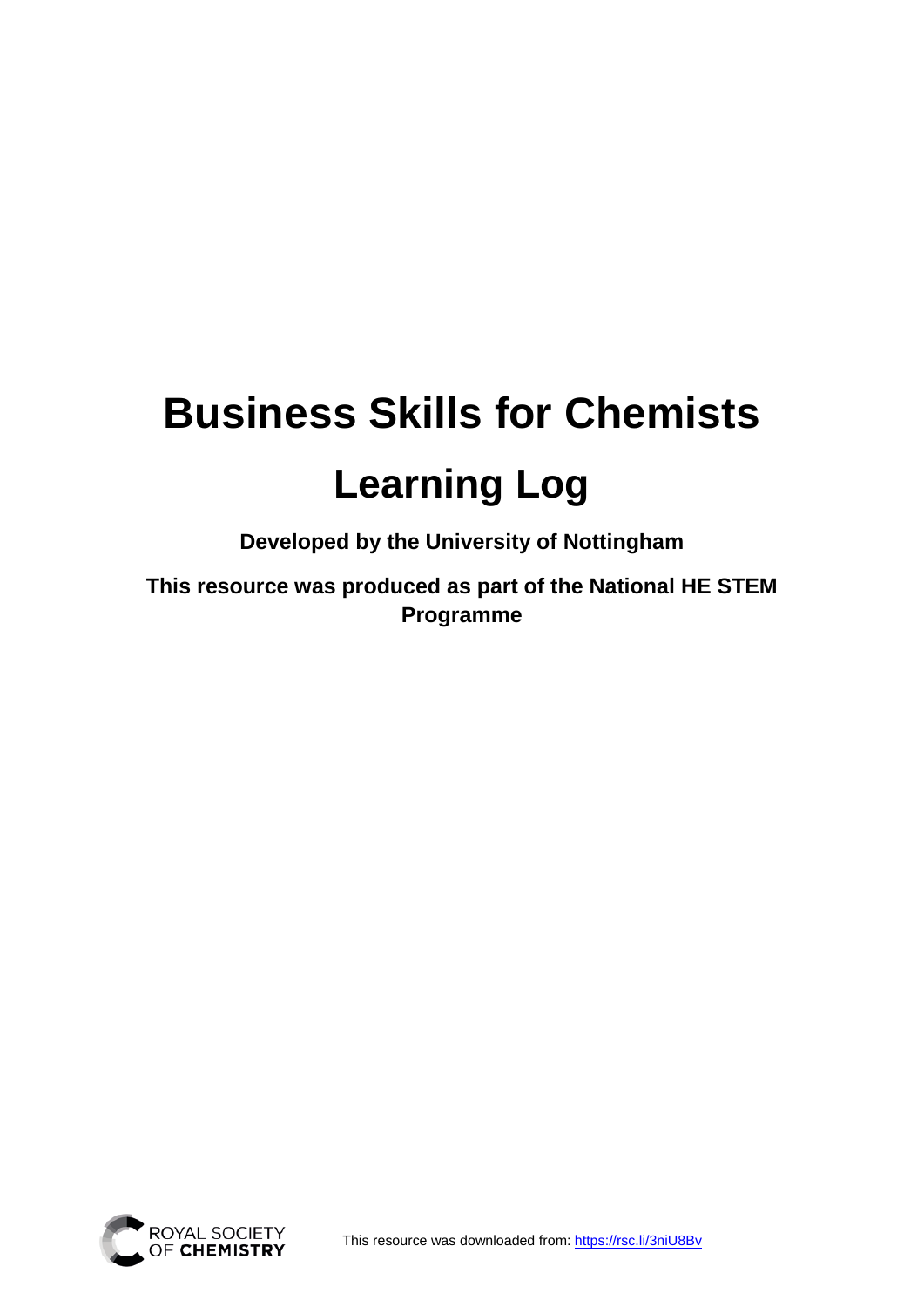# **Learning Log**

**Name:**

**Student ID Number:**

**E-mail Address:**

**Degree Course:**

**Year:**

#### **Group Number (to be assigned in session 1):**

#### **The Learning Log**

This course focuses on student skills, employability and personal and academic progression. It develops the competencies, learning and evaluation skills that employers are looking for.

Students taking this module are required to complete a learning log. This will give you the opportunity to reflect on the activities you have taken part in and evaluate the outcomes of your learning. This is called reflective learning.

Working through and completing the different sections of this log will ensure you get the most out of your experiences as well as completing the necessary work for the module.

**Section 1 should be completed before the first teaching session on 22.2.12.**

**To pass this course you must:**

- **Attend and participate in all 5 teaching sessions including the site visit**
- **Actively participate in the 'Dragons' Den' style business pitch**
- **Submit a satisfactorily completed learning log no later than 30.3.12**

This course has been designed to be educational, fun and interactive. As such, parts of each session and all 'Dragons' Den' pitches will be recorded using photographic, audio and/or video equipment – all of the resources generated will be freely

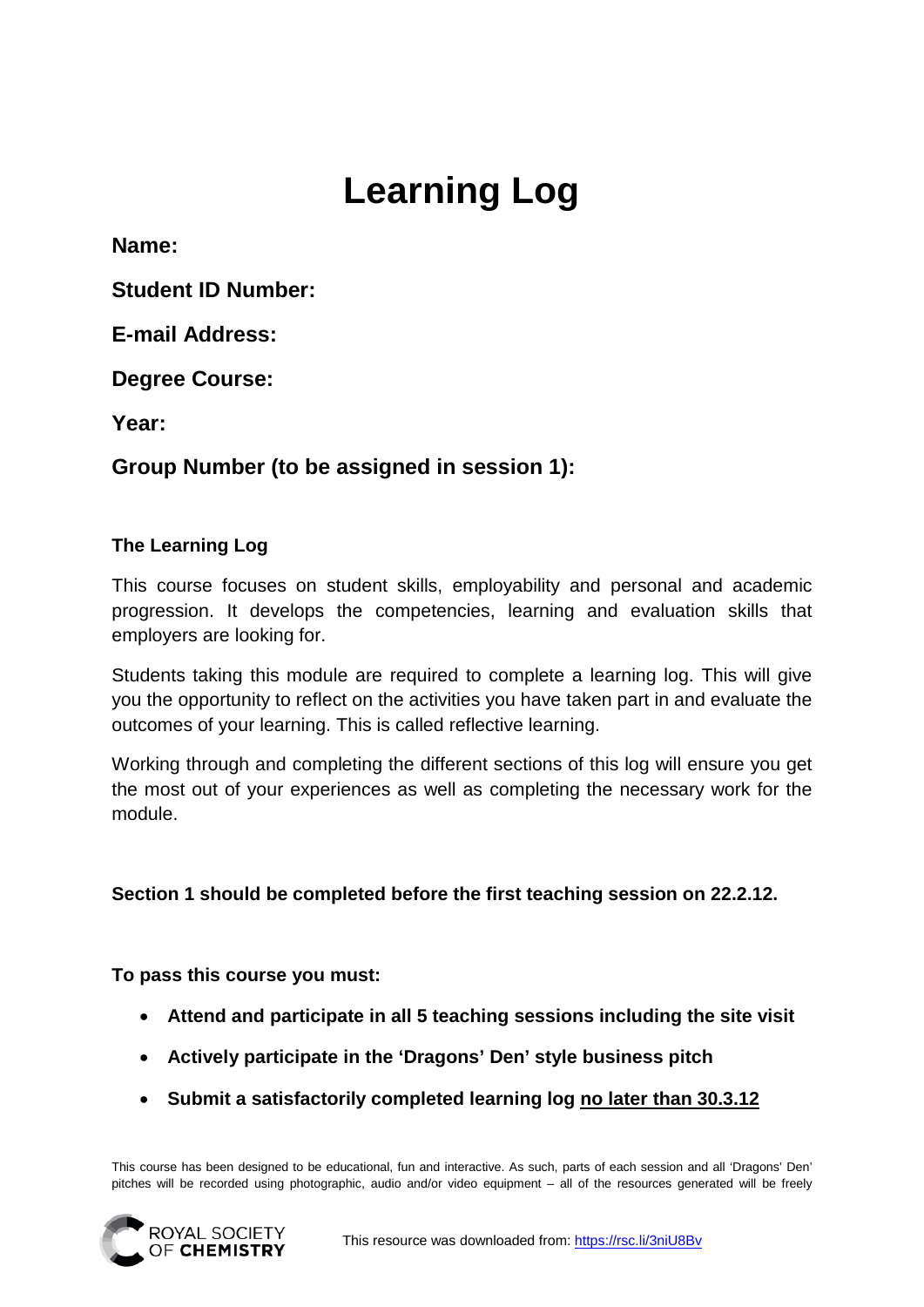available for you to view/listen to upon request. By taking part in this course you give your permission for these recordings to be used for not-for-profit educational purposes, and you waive all of your intellectual property, copyright and image rights. If you have any concerns relating to this statement, please do discuss them with us.

#### **Course Timetable**

**Date Time Location**

#### **22.2.12 1330 – 1730**

- Course Introduction
- An Introduction to the Chemistry Using Industries
- Ingenuity (Part 1)

#### **29.2.12 1330 – 1730**

- The Basic Rules of Business
- Ingenuity (Part 2)

**7.3.12 1330 – 1730 Industrial Site Visit** 

#### **14.3.12 1330 – 1730**

- Intellectual Property
- Ingenuity (Part 3)

#### **21.3.12 1330 – 1730**

• Group 'Dragons' Den' Style Business Pitching Competition

#### **30.3.12 Learning Log Submission Deadline**

• Please submit your completed Learning Log buy this date. If you have any problems with this please contact:

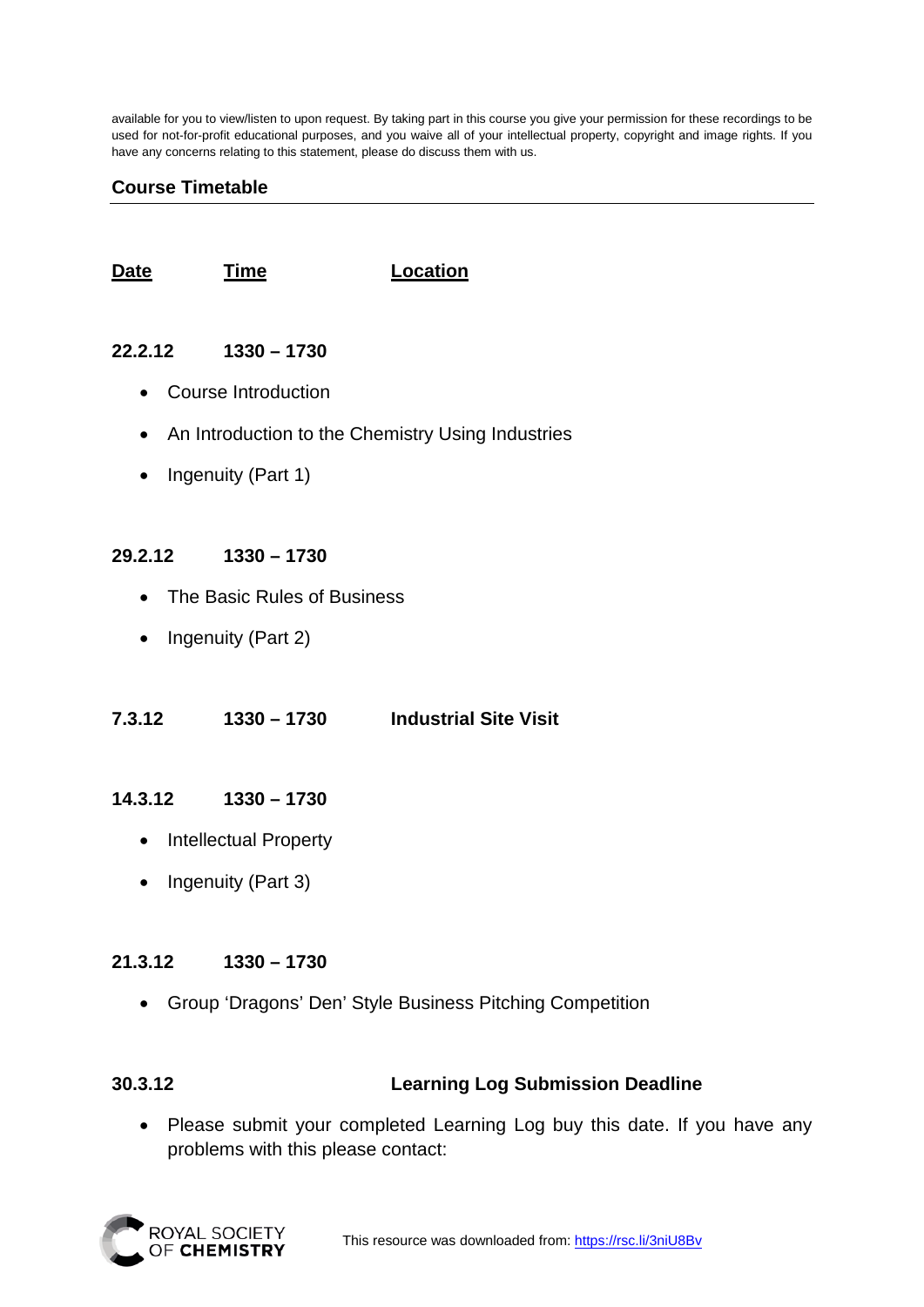## **Skills Audit**

Please print the following two pages, answer the questions *using your current knowledge only* and submit your answers at the start of session 1.

This skills audit will be added into your Learning Log by us and returned to you at the end of the course.

| Skill                                      | Score 1 to 5<br>$1 =$ Poorly skilled<br>$5 =$ Highly skilled |
|--------------------------------------------|--------------------------------------------------------------|
| Working in a Team                          |                                                              |
| <b>Leading a Team</b>                      |                                                              |
| <b>Networking &amp; Meeting New People</b> |                                                              |
| <b>Knowledge of Business</b>               |                                                              |
| <b>Project Planning</b>                    |                                                              |
| <b>Giving a Presentation</b>               |                                                              |

#### **1. How would you rate your current skills?**

**2. List** *AS MANY* **chemistry related business opportunities as you can think of within 10 mins.**



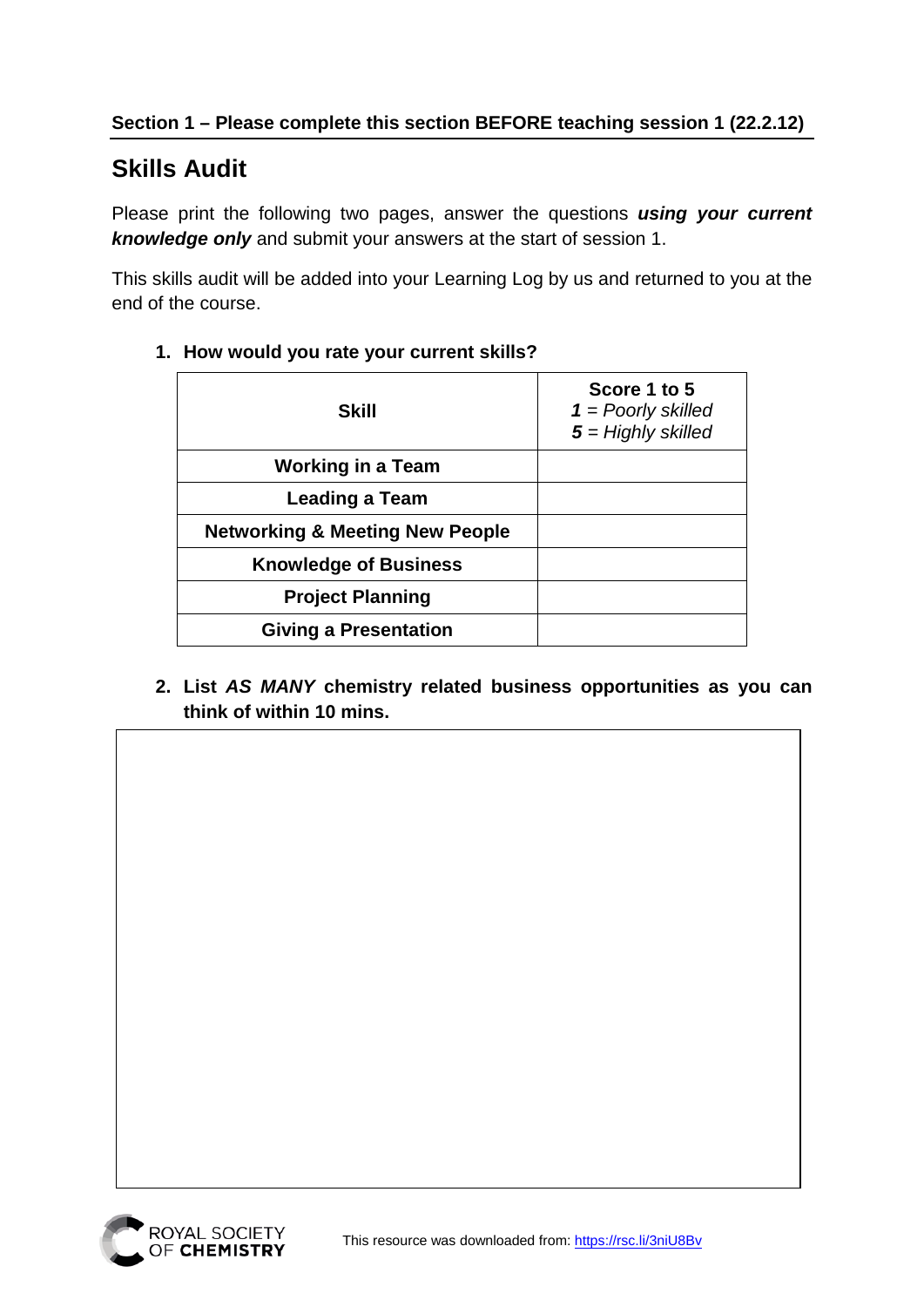#### **Section 1 – Please complete this section BEFORE teaching session 1 (22.2.12)**

**3. Draw a diagram to illustrate your current understanding of how a new idea is commercialised within a chemistry based business.** 

**What needs to be considered during this process?**

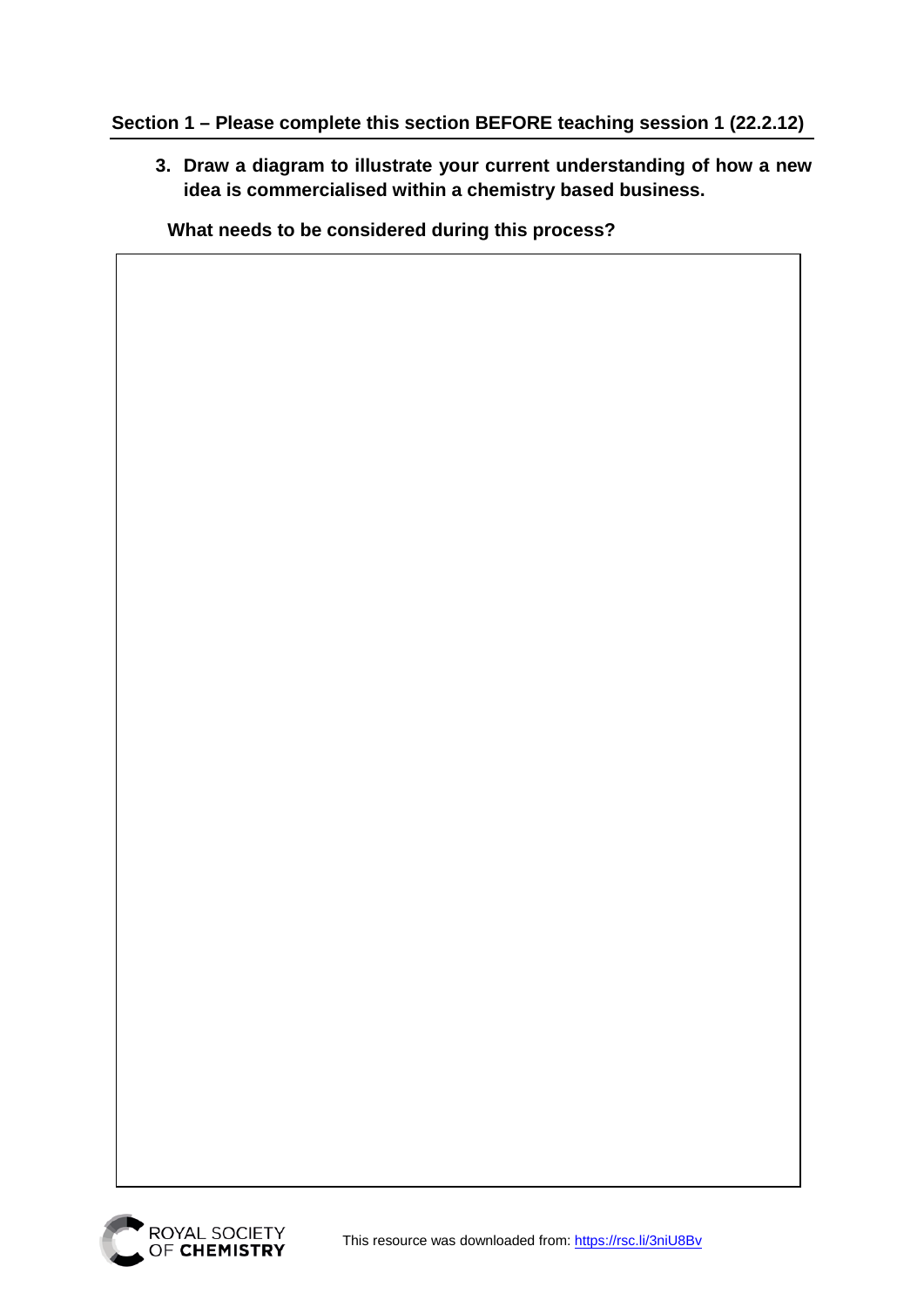**Section 2 – Reflection on the module content from week 1 (22.2.12)**

**1. What do you think are the three** *most important* **learning outcomes covered today, and why?**

| 1. |  |  |  |
|----|--|--|--|
| 2. |  |  |  |
| 3. |  |  |  |

**2. Which of these learning outcomes do you think will prove** *most useful* **to you in the future, and why?**

**3. Which learning outcomes did you not fully understand? How will you overcome this?**

**4. What other skills/knowledge have you gained in this session? These may not all be business skills (e.g. teamwork, listening to others etc.).**

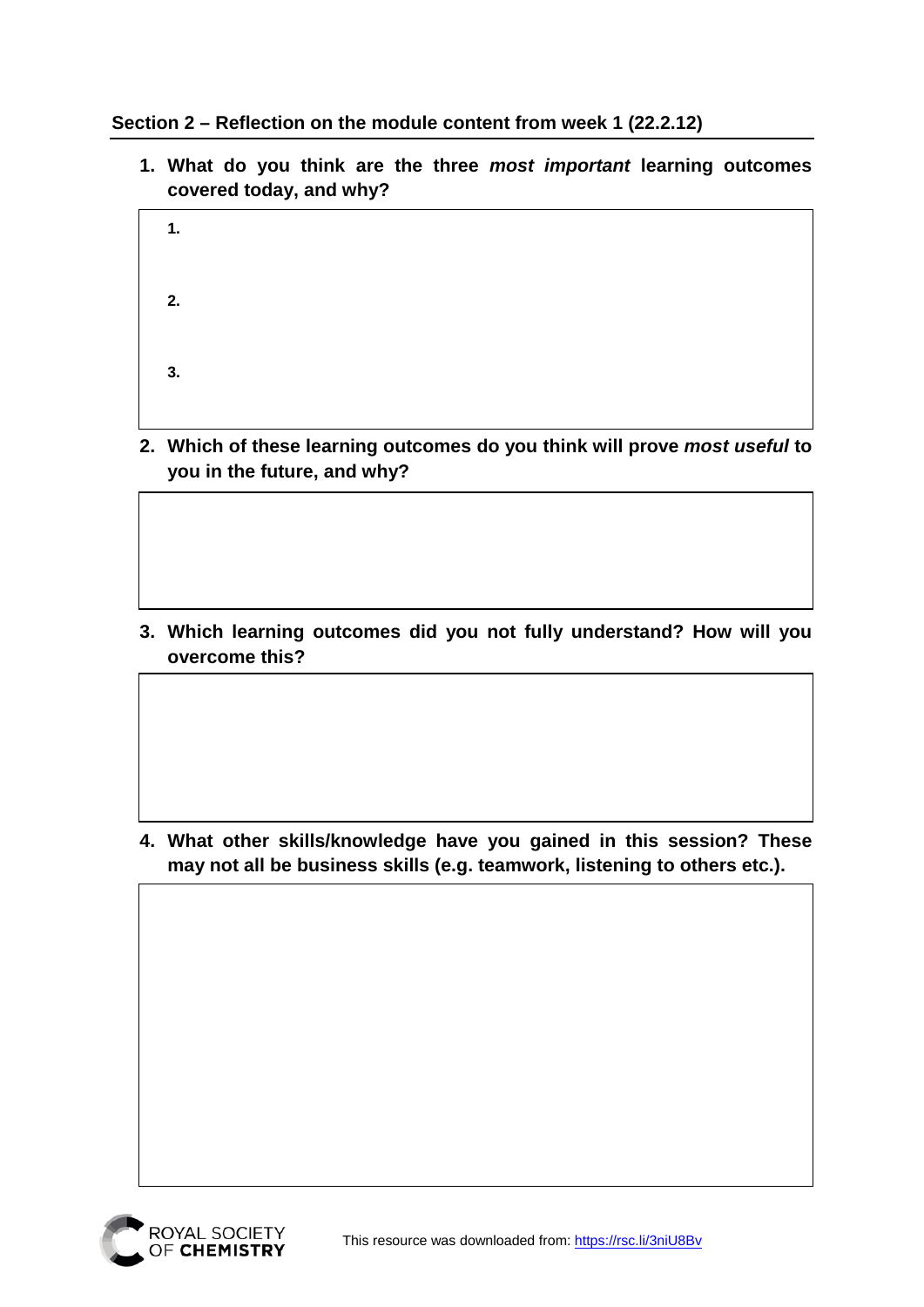**Section 3 – Reflection on the module content from week 2 (29.2.12)**

**1. What do you think are the three** *most important* **learning outcomes covered today, and why?**

| 1. |  |  |  |
|----|--|--|--|
| 2. |  |  |  |
| 3. |  |  |  |

**2. Which of these learning outcomes do you think will prove** *most useful* **to you in the future, and why?**

**3. Which learning outcomes did you not fully understand? How will you overcome this?**

**4. What other skills/knowledge have you gained in this session? These may not all be business skills (e.g. teamwork, listening to others etc.).**

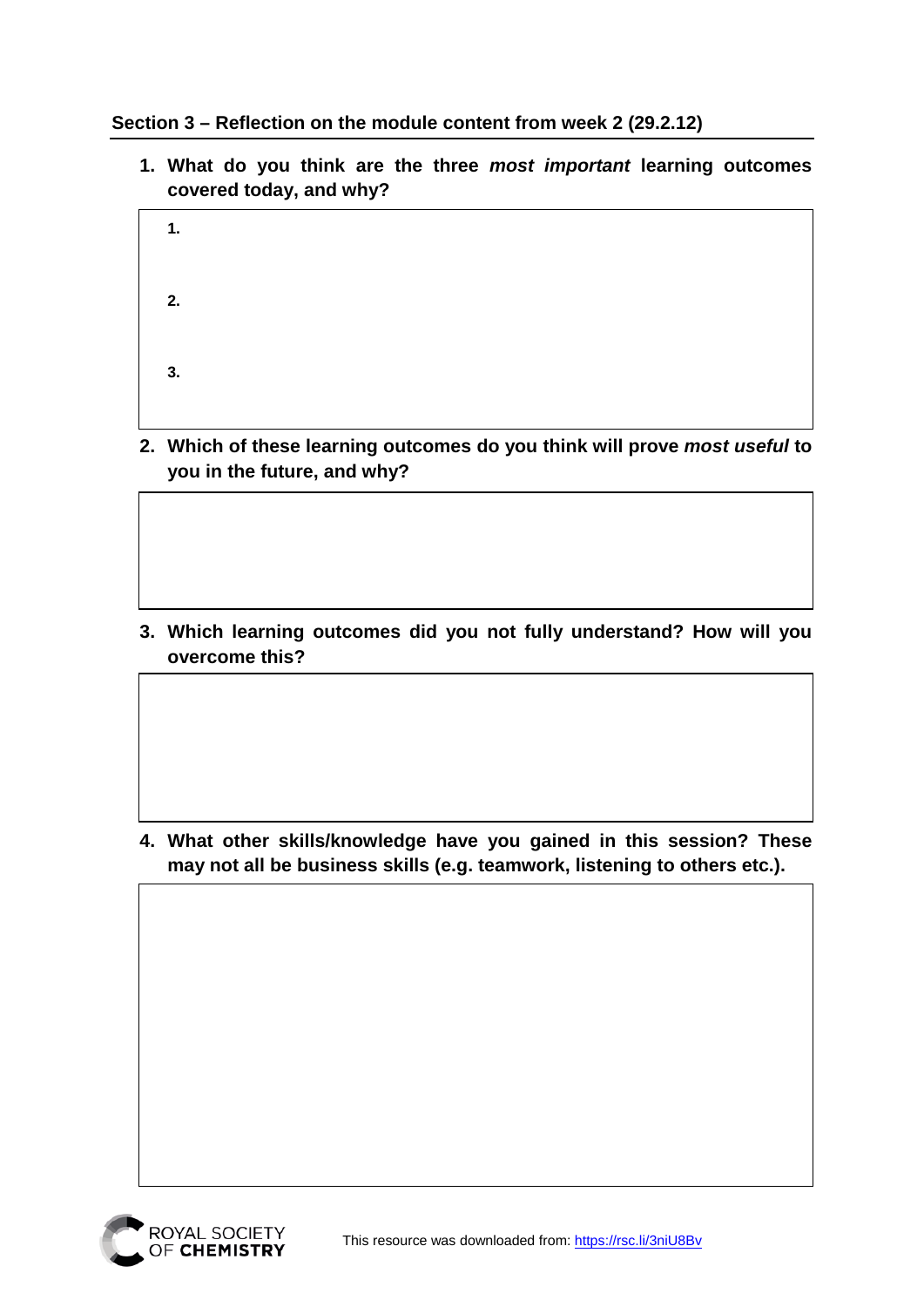**Section 4 – Reflection on the site visit from week 3 (7.3.12)**

**1. What do you think are the three** *most important* **learning outcomes covered today, and why?**

| 1. |  |  |  |
|----|--|--|--|
| 2. |  |  |  |
| 3. |  |  |  |

**2. Which of these learning outcomes do you think will prove** *most useful* **to you in the future, and why?**

**3. Was the site visit useful and interesting for you, and why?**

**4. What other skills/knowledge have you gained in this session? These may not all be business skills (e.g. networking etc.).**

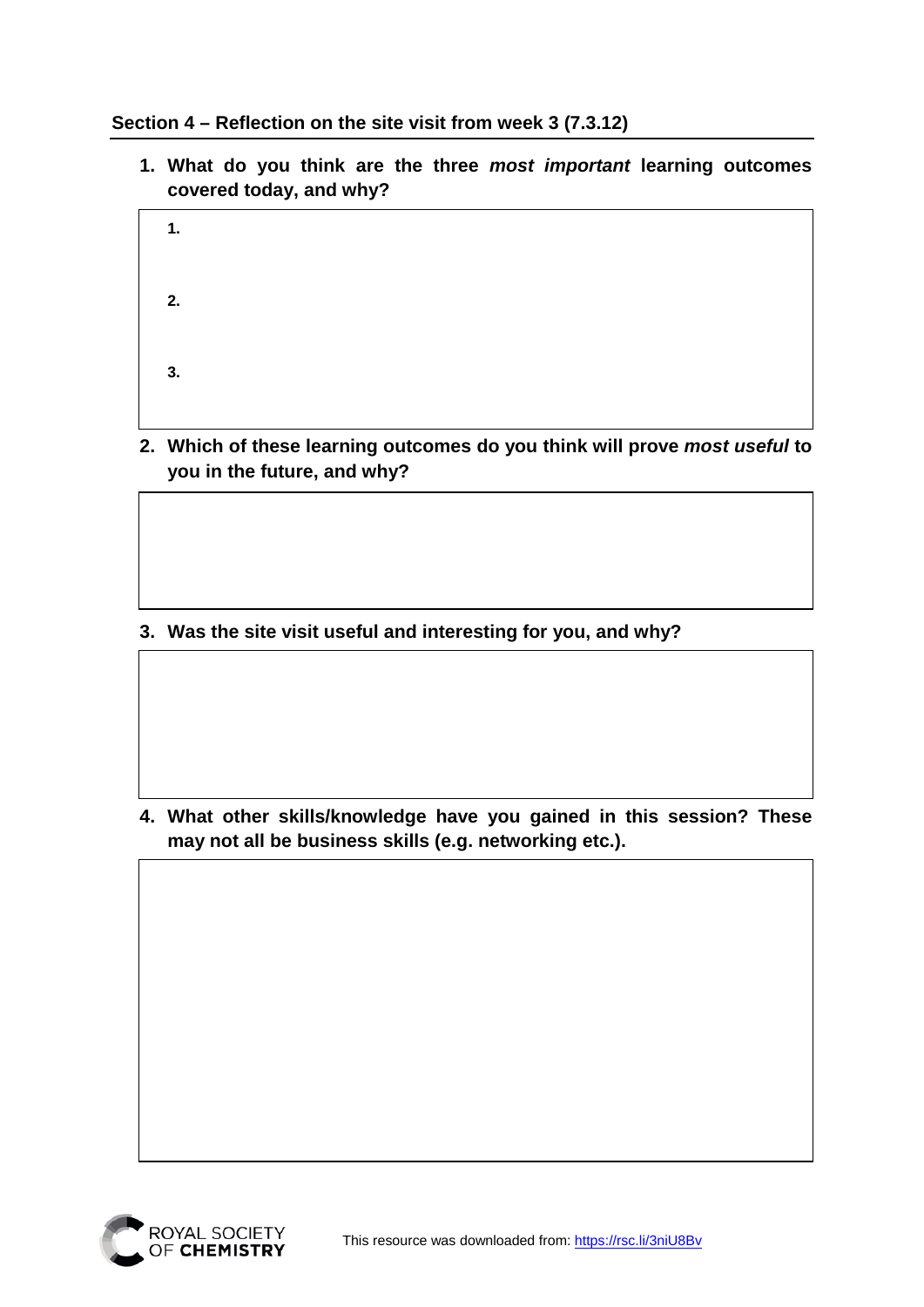**Section 5 – Reflection on the module content from week 4 (14.3.12)**

**1. What do you think are the three** *most important* **learning outcomes covered today, and why?**

| 1. |  |  |  |
|----|--|--|--|
| 2. |  |  |  |
| 3. |  |  |  |

**2. Which of these learning outcomes do you think will prove** *most useful* **to you in the future, and why?**

**3. Which learning outcomes did you not fully understand? How will you overcome this?**

**4. What other skills/knowledge have you gained in this session? These may not all be business skills (e.g. teamwork, listening to others etc.).**

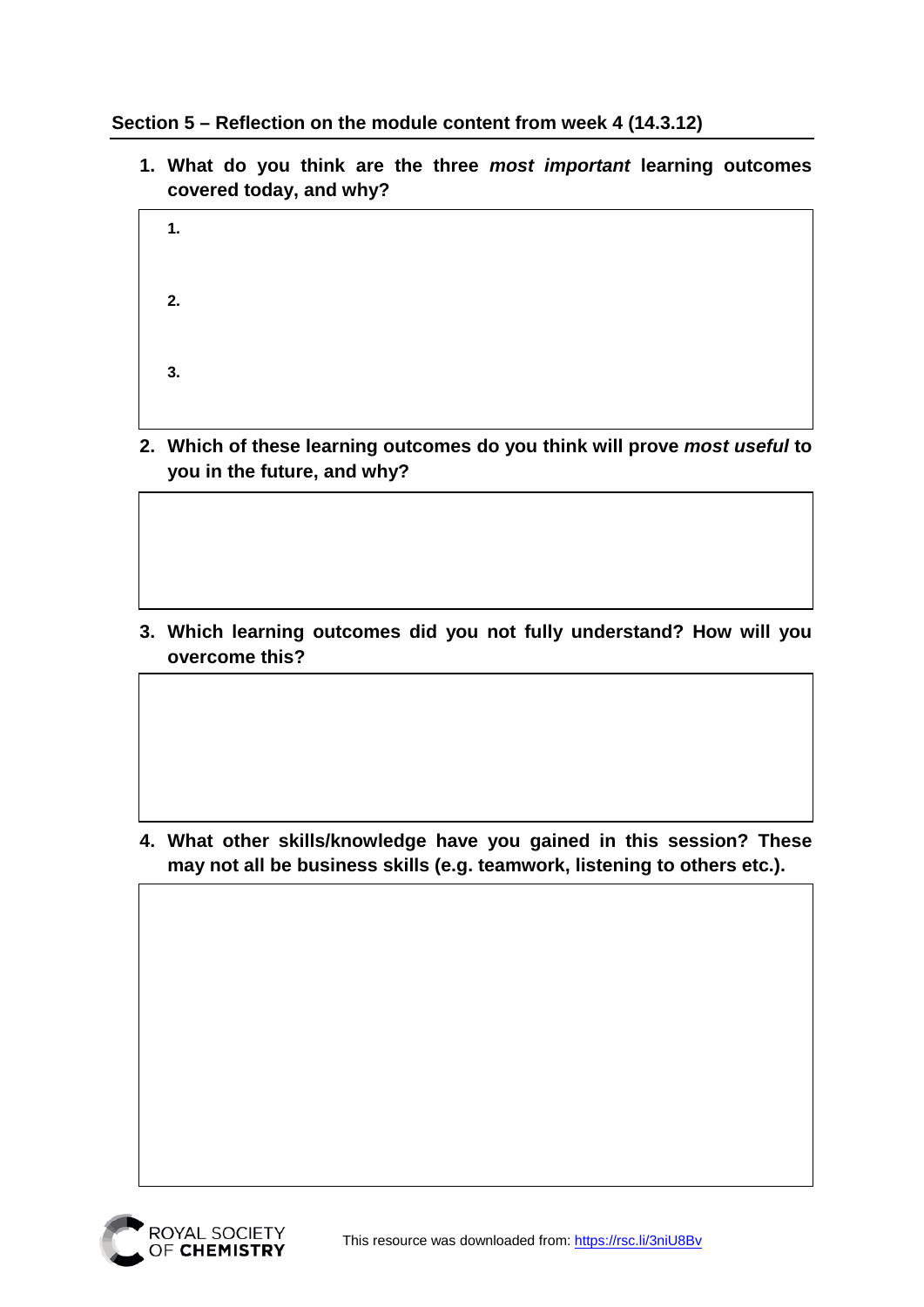**Section 6 – Reflection on the group business pitches from week 5 (21.3.12)**

**1. How do you feel your pitch went, and why?**

**2. Did your group work well as a team, and why?** 

**3. What was good and what would you do differently next time?**

**4. What skills/knowledge have you demonstrated through preparing and delivering your group business pitch? These may be business or other skills (e.g. presentation skills, teamwork etc.).**

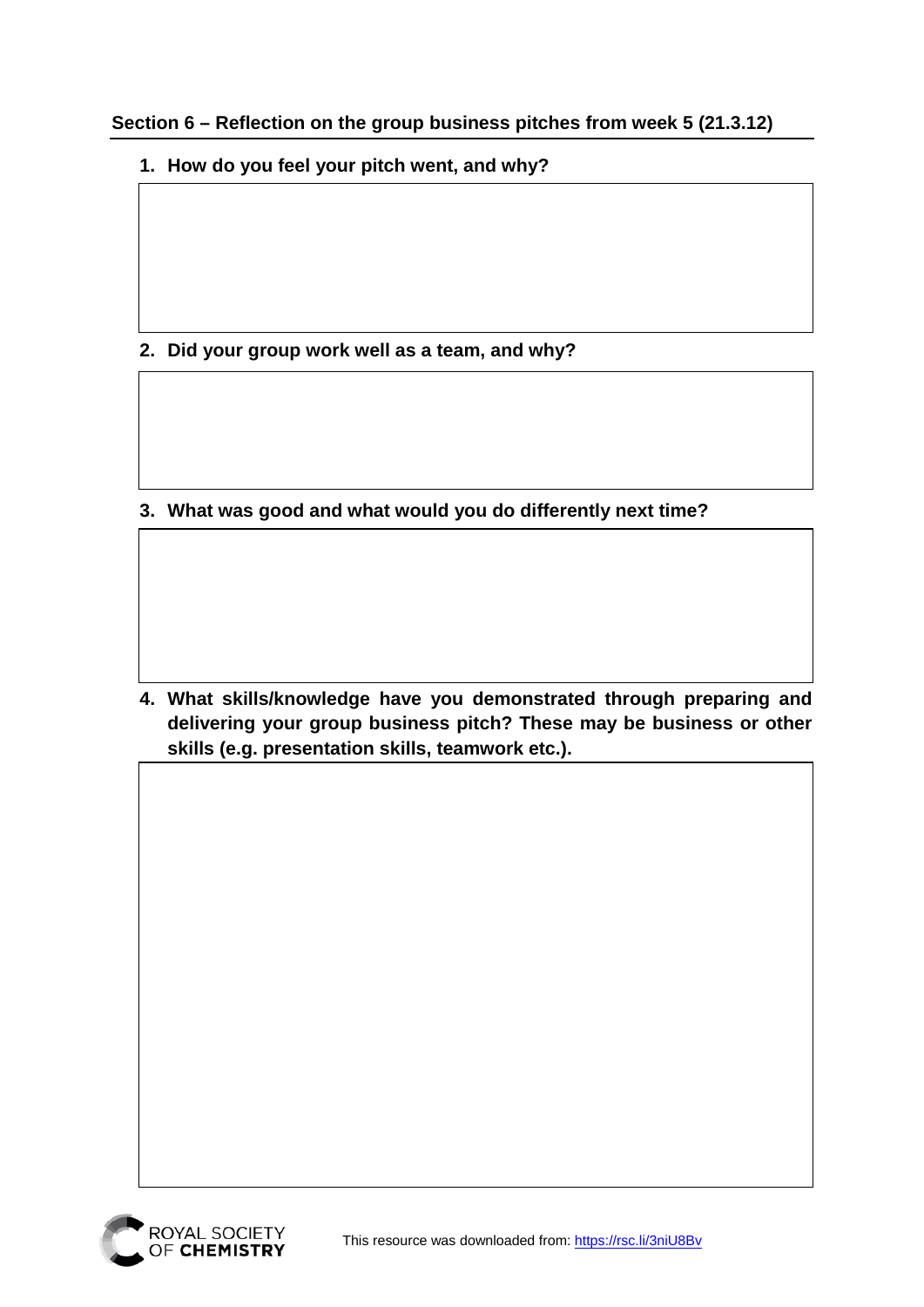### **Skills Audit – End of Course Review**

Please answer the follow questions *using the knowledge gained during this course* and submit your answers with your completed Learning Log.

**1. What are the principle skills that you have gained as a result of participating in this course? How do you think these skills will help you in the future?**

#### **2. How would you rate your current skills?**

| Skill                                      | Score 1 to 5<br>$1 =$ Poorly skilled<br>$5 =$ Highly skilled |
|--------------------------------------------|--------------------------------------------------------------|
| <b>Working in a Team</b>                   |                                                              |
| <b>Leading a Team</b>                      |                                                              |
| <b>Networking &amp; Meeting New People</b> |                                                              |
| <b>Knowledge of Business</b>               |                                                              |
| <b>Project Planning</b>                    |                                                              |
| <b>Giving a Presentation</b>               |                                                              |
|                                            |                                                              |

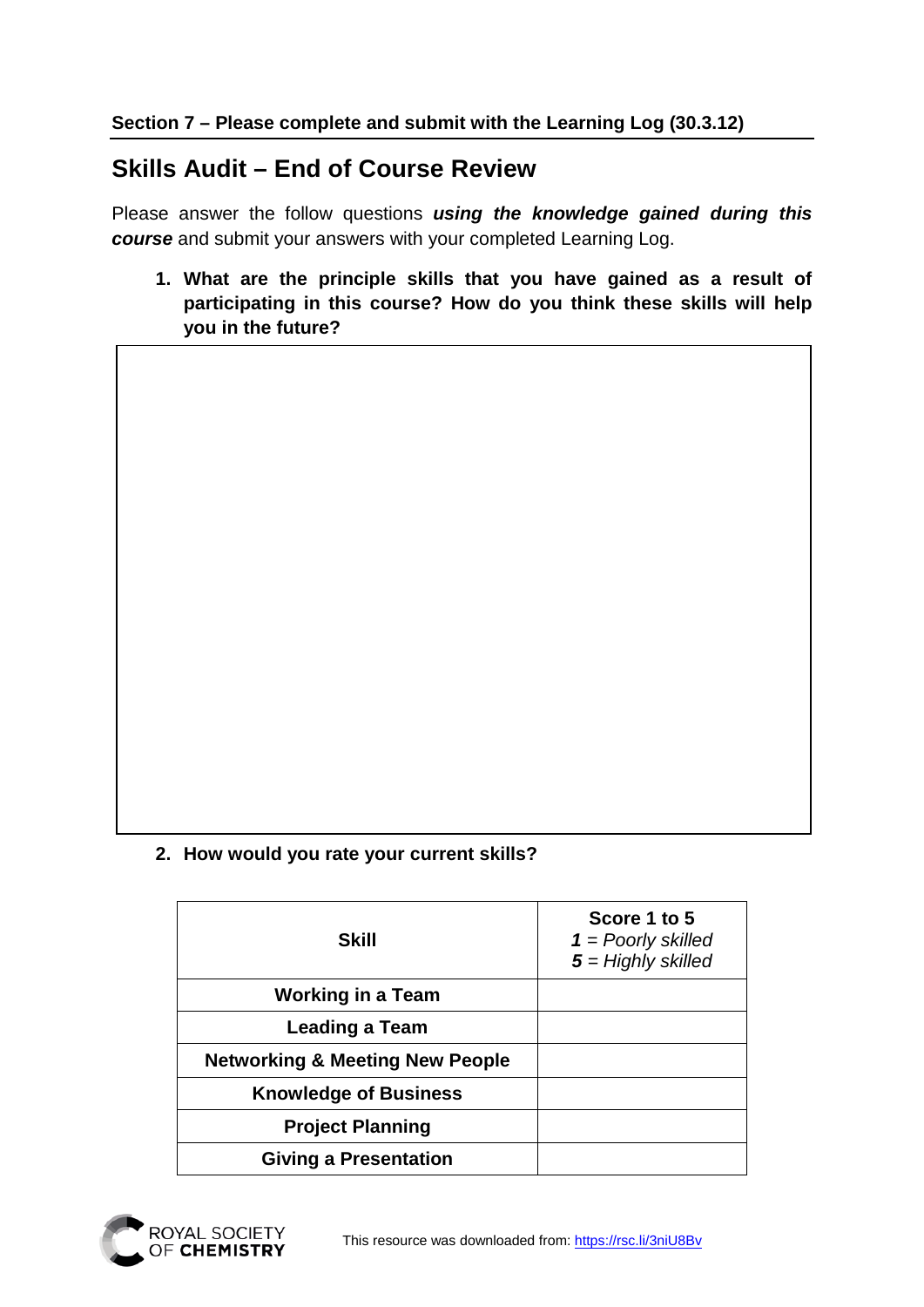#### **Section 7 – Please complete and submit with the Learning Log (30.3.12)**

**3. List** *AS MANY* **chemistry related business opportunities as you can think of within 10 mins.**

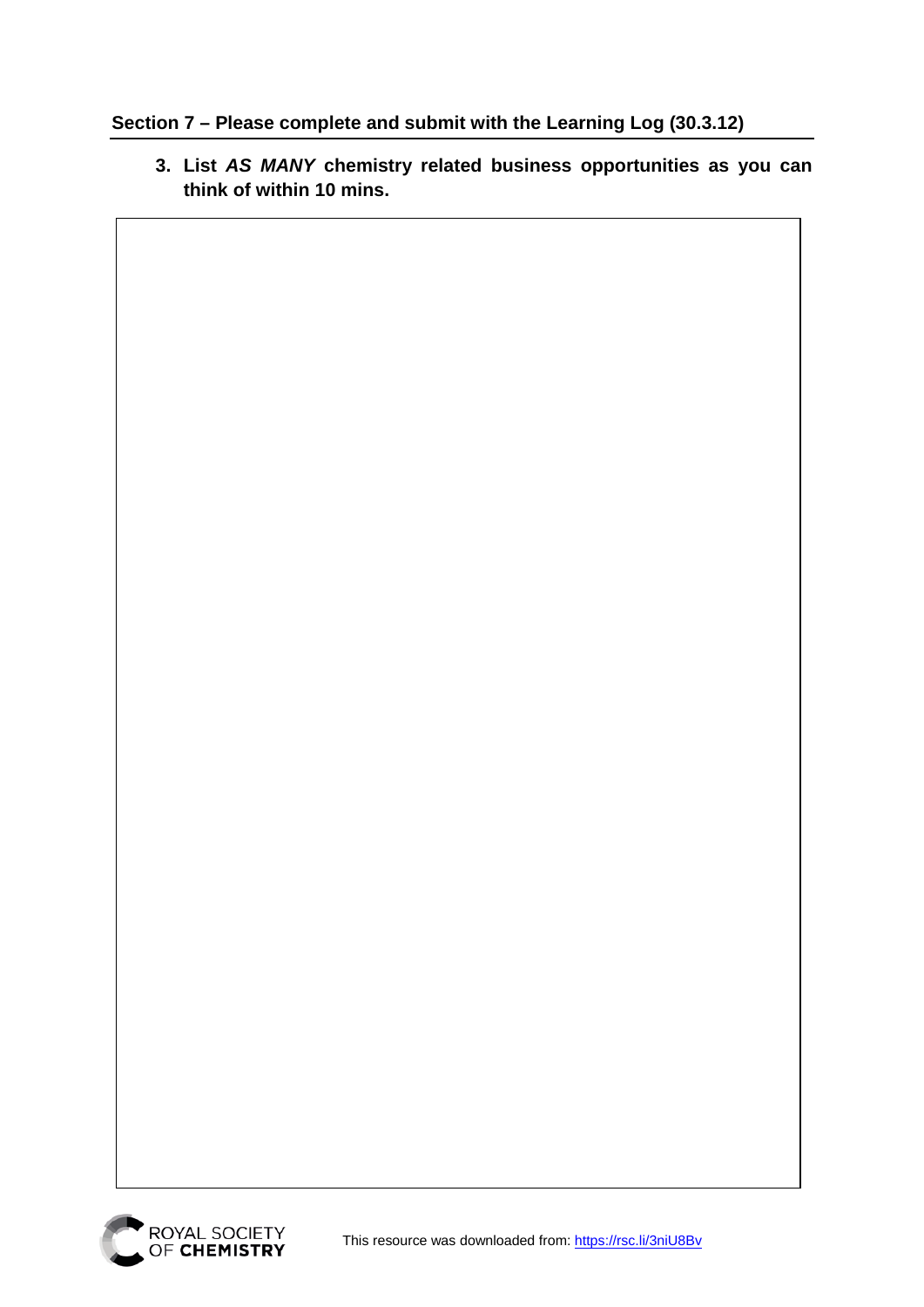#### **Section 7 – Please complete and submit with the Learning Log (30.3.12)**

**4. Draw a diagram to illustrate your current understanding of how a new idea is commercialised within a chemistry based business.** 

**What needs to be considered during this process?**